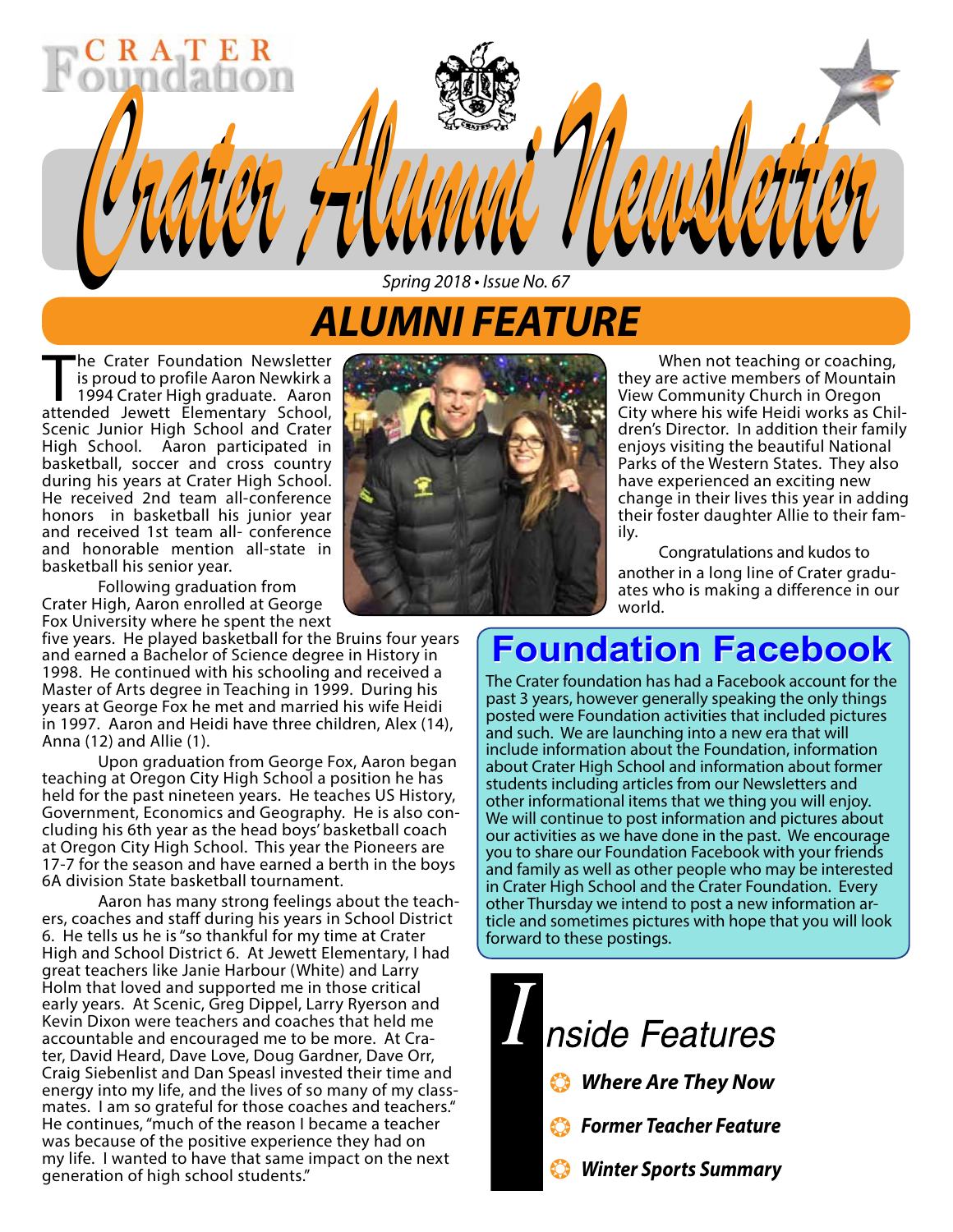

**1952 – 1959**<br>**TRUMAN PRICE (55)** – lives in Monmouth, Oregon with his wife, Suzanne. They have five grown children with three becoming teachers or professors, one takes care of dams in Washington State for the Army Corps of Engineers, and one develops websites for large nonprofit institutions. Suzanne maintains an antiquarian children's-book site, oldhindresbooks.com. Truman gardens, raises a few beef each year and plays fiddle. He recently published a 248 page autobiographical memoir, Canora: Notes from an Old-Time Fiddler.

**BAYARD STONE (57)** – lives in Missoula, Montana with his daughter and her family. Bayard retired from school teaching in 2005 as a High School Social Studies teacher. He taught in a small continuation/Alternative High School in Mariposa, California. From the winter of 2005 to 2014 he was a downhill ski instructor a Badger Pass in Yosemite National Park. In the summers of 2001 to 2010 he was a Wilderness Ranger in the Ansel Adams Wilderness in the high Sierras. He has two grown children and three grandchildren

**GAIL COLLINS ESHAIA (58)** - Lives in Hubbard, Oregon just outside of Portland. Gail attended Lewis and Clark College then stayed in the Portland area. She lived in Oakridge, Oregon for four and a half years then moved back to Hubbard, where she has been the last forty years. She has two grown daughters and six grandchildren. She retired from Tektronix and then Xerox Corporation in 2005 and lost her husband in 2012. She enjoys the outdoors, gardening, walking, bicycling and doing a little motorcycling at times.

**1960 - 1969**<br>**DENNIS FISHER (61)** – lives in the Roseburg, Oregon area with his **DENNIS FISHER (61)** – lives in the Roseburg, Oregon area with his<br>wife Kim. Dennis is a retired English teacher who taught English and Journalism at South Umpqua High School and Sutherlin High School. He still reads weekly during the school year for the Smart program at Glide Elementary school. Dennis has three grown children, eleven grand-kids and three great grand- kids. They enjoy visiting the Rogue Valley attending the Britt Festival, Shakespeare Festival, loves to go on fishing trips and attending Bluegrass Festivals. They recently visited Cuba and Scotland.

**TODD CASTER (62)** – lives in McMinnville where he is an active member of the McMinnville community. Todd retired in April of 2012 after a 44 year career in banking. Todd was named McMinnville Man of the Year for 2015.

**BOB ALLEN (64)** – lives in McMinnville with his wife of 52 years, Vicki. They have six grandchildren and two great-grandchildren. After graduation from Crater, Bob was part of the Operation Deep Freeze Expedition '65 Task Force in the U.S. Navy. After the Navy, Bob's work career was in quality assurance/manufacturing. Vicki worked as a secretary for 40+ years. Bob and Vicki enjoy spending time together and love going to the Oregon Coast.

### **1970 - 1979**

**KIM GREB SETZER (75)** – lives in Donald, Oregon with her husband of 27 years, Randy ('75). They both work from home, Kim as an investment advisor and Randy as a pallet broker. Between them they have four boys and two grandchildren. After her son's death last May, Kim dove into her writing and just finished her first novel," Peril in Paradise". She states "who knows . . . maybe my new guardian angel will facilitate a book deal for me in the

near future!"<br>**BILL MCKIBBEN (75)** – lives in Seattle, Washington with his wife of 42 years, Lori Walden (class of '74). Bill is Senior Pastor of the Apostolic Faith Church in Seattle. He worked for ten years for Rogue Credit Union in Medford then entered pastoral ministry and has pastored mostly multicultural churches In California, Oregon and Washington for the past thirty years. Bill completed his doctorate from Fuller Theological Seminary in 2016. They have three adult children and six grandchildren ranging from agé 1-10. They love to travel and enjoy culture, family and of course grandkids.<br>CATHERINE MICHAELIS (79) – lives in Shelton, Washington.

She has been making artist books since 1992 under the imprint of May Day Press. She's had writing published sporadically

since the mid 80's and recently started making video poetry. In 2017 she was feature in the PBS show Craft In America "Nature" episode. She also has had a solo exhibition at the Bainbridge Island Museum of Art. In 1994 she published a book of poetry by Crater retired teacher Vince Wixon called 'Seed'.

**1980 - 1989**<br>**PENNY DAMERON HILDRETH (83)** - Lives in Newberg, Oregon **PENNY DAMERON HILDRETH (83)** - Lives in Newberg, Oregon with her husband of 30 years, Michael. They have two grown children, Doug and Michelle and five grandchildren. Penny began working as a temp assignment in 1991 with the Oregon Education Association that turned into a full time position. She has been in that position with the OEA for the past seventeen years and can retire in 2020. They enjoy working out at their son's CrossFit and are always busy with their kids, grandkids and other

family.<br>**TAMARA TOTTEN GOLDSMITH (84)** – lives in Portland, Oregon with her wife, Pamela. After high school Tamara joined the Army and traveled between the American states and Europe. She remained in Germany as a civilian after her enlistment and eventually returned to the US. She has a degree in Accounting and Business Management. Tamara has a small FDA approved pickle company and enjoys gardening and growing the majority of the ingredients for her pickles. Pamela, originally from New England is a professional classical guitarist and professor at a private college.

### **1990 - 1999**

**SUSAN WHITE BREWER (90**) – lives in Central Point with her husband and their three children. Susan works for Asante Physician Partners as the practice manager for a Family Medicine clinic and a new Urology clinic. In their free time they like to spend it at the lake or river fishing with their family.

**ANGIE ROSS MCCOY (90)** – lives in Jacksonville with her husband, Gabriel. They have three daughters ages 16, 12 & 9. After living in Nashville, Tennessee and Los Angeles they returned to Jacksonville 15 years ago. They own Trinity Counseling Center where Gabriel is a licensed therapist and Angie runs the business portion of their company.

**LINDSEY RICE (98)** – lives in Central Point with her 9 year old daughter, Amari. Lindsey attended Rogue Community College and pursued a dental and photography career. In 2011 she made a change and opened Rogue Valley ZipLine Adventure a ZipLine attraction offering guided tours in the beautiful hills of Central Point. In 2016 her ex-husband and Amari's father, Jason Meilicke (96) passed away and Lindsey and her daughter have been adjusting to that since. She has been dating Matt Duste (92) for three years and enjoys the extended family with Matt's two kids and her own, Amari. For fun she loves spending time with friends and family at the dunes, concerts, camping, going to the beach, races and watching movies.

#### **2000 - 2007**

**MATT HILLIKER (04)** - lives in Medford with his wife, Kalah and their two daughters Ellie (7) and Marlee (4). Matt attended Rogue Community College earning a fire science degree and Umpqua CC earning a EMT degree. He worked as a wildland firefighter until being hired by Jackson County Fire District #5 in 2012. He currently is an engineer/EMT, is the Wildfire program coordinator and the Firewise communities manager. His wife Kalah is a paramedic with Mercy Flights. In their spare time they like to travel, take the girls camping and hiking and watch the girls do gymnastics and play sports. Matt is passionate about crossfit, snowboarding, paddle boarding, sports and generally staying active.

**DEREK HOGENSON (07)** – lives in Central Point with his wife, Brittney and their two pre-school daughters Drew and Colby. Derek attended Southern Oregon University for a year then was employed at Pepsi, Columbia Distributors and Budweiser. He then became a painter with his father's painting company. Recently, as his father's health declined, Derek took over his father's painting business and is in his third year running the business. Brittney is a dental hygienist in Medford.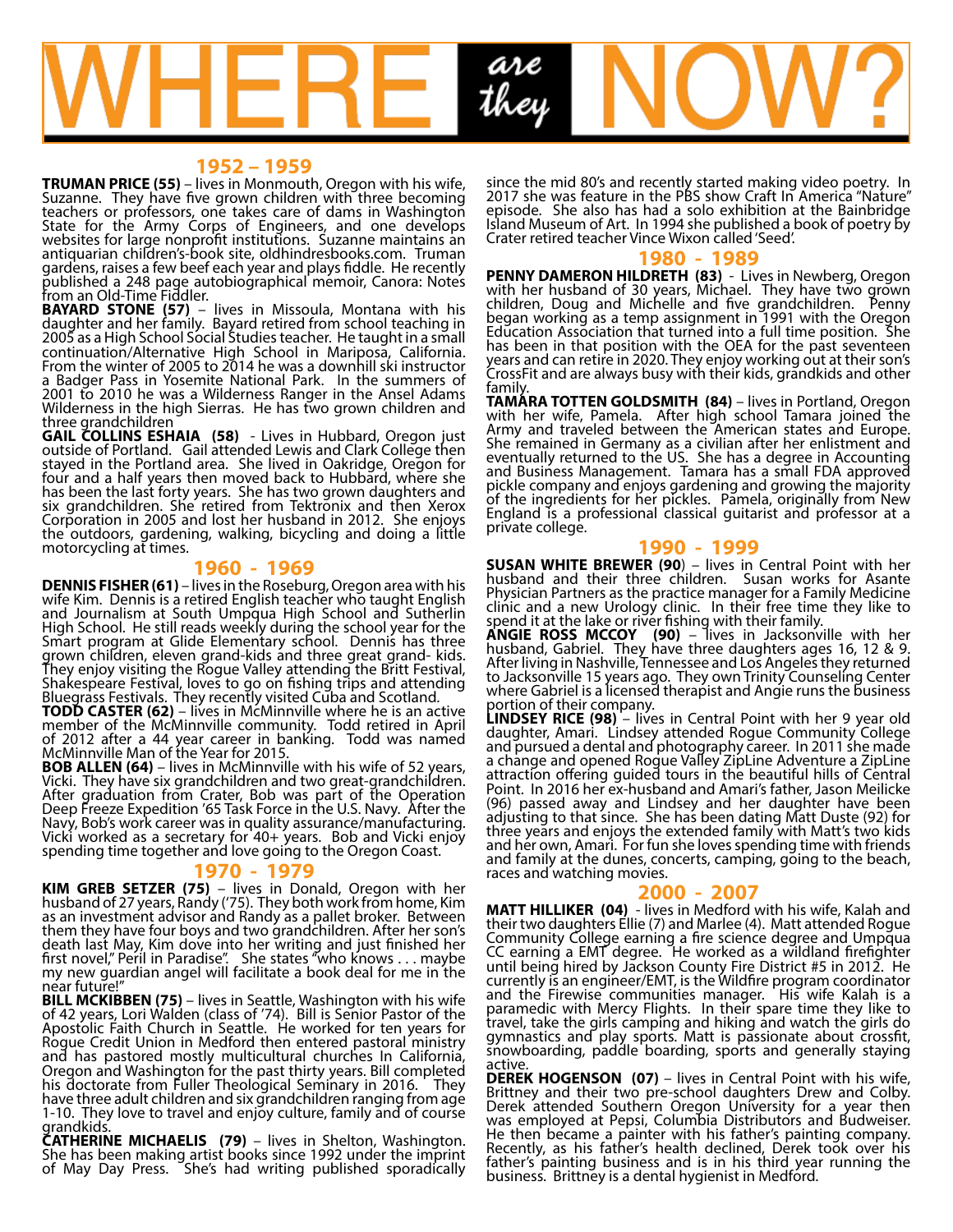# Teacher Feature <u>JEFF NAFIE LEFT HIS MARK ON CRATER</u>

**Each issue of the Crater<br>
E Alumni Newsletter features a**<br> **Example former School District 6 staff<br>
member who has moved on to** Alumni Newsletter features a member who has moved on to enjoy a well-deserved retirement. For this issue we are proud to present legendary Crater teacher and coach, Jeff Nafie.

While at Crater, Mr. Nafie taught a variety of Social Studies ing Advanced Placement United States History and Advanced Placement European History classes. He was also an integral

part of the experimental Crater Social Service School, which later became the Crater Academy of Health and Public Services. Along with co-teachers Karyn Hale and Steve Baird, they created an integrated student-focused block learning environment that was a demanding but popular student draw. Remember- ing this experience, Jeff relates, " I look back on that team-teaching experience fondly and the students at Crater always made teaching easier. I think these kids made it worthwhile to put in the long hours that good teaching always mandates." Jeff's particular take on teaching was that "Teaching is much more like paint- ing a picture than a scientific analysis of what works." Besides being a gifted Master Teacher, many of his former students will remember with glee his unique way of honoring a student on his or her birthday by donning a gorilla outfit, bounding onto a student's desk and presenting a spirited and unique rendition

Besides teaching, Jeff loved coaching<br>and during his Crater tenure, coached fresh-<br>man, sophomore and junior varsity football as well as establishing an Oregon reputation as a first rate throwing coach in track. In this capacity he coached many state placers. Reflecting on his coaching experience he relates, "Coaching had more highlights than I have space to relate. Going to state track meets was a biggie and having so many ath- letes actually place at that difficult competi- tion was always rewarding." In his coaching circle Jeff Nafie was noted for his prodigious appetite; Jeff saw a two-hamburger meal as<br>an appetizer.

Jeff's high-energy spirit has not dampened in retirement and, if anything has only intensified. Upon retirement Jeff and his wife, Artha, moved to Mill Creek, Washington where Jeff immersed himself in taking on the duties of "house husband" in superb fashion. "I do the housekeeping and cooking since Artha is still working full time. It's funny all the chores one never gets to when teaching and coaching. I get these chores done now; the cars are always washed and waxed, the house floors are al-



ways vacuumed and mopped and my garden has no weeds." But Jeff does not limit his activity to the house and garden as he relates, "I always wanted to get fluent in the French language, so I'm working on that. In addition, I read a lot with my goal in 2017 to read 100 books." He met this goal but also found time to work on his own book, an account of John Wycliffe and the Lollard movement in 14th Century medieval England. But he warns, "Do not look for the book<br>at the bookstore or online just yet.

Writing is a slow and sometimes tedious pastime for me. Someday I'll have a first draft finished." Jeff is involved in his community as well. He leads a weekly Bible study for his church and through his church was part of a missionary team to Nagoya, Japan. In the spring, Jeff can be found at Eisenhower Middle School in Everett, volunteering to help the throwers on the track team. He also enjoys singing in ers at Christmas time, singing at retirement homes, homeless shelters and at the nearby Alderwood Mall.

## **Crater Foundation Information**

| <b>Web Site:</b>     |
|----------------------|
| E-mail:              |
| <b>Facebook:</b>     |
| <b>Telephone:</b>    |
| <b>Mail address:</b> |
|                      |

**Web Site:** craterfoundation.district6.org **E-mail:** craterfoundation@district6.org **Facebook:** http://www.facebook.com/craterfoundation **Telephone:** 541-494-6308 **Mail address:** Crater Foundation P.O. Box 5127 Central Point, OR 97502

# CRATER HIGH SPRING SPORTS HOME SCHEDULES VARSITY HOME SCHEDULES

| <b>BASEBALL</b> |                         |                        | <b>TRACK</b>      |                |                            |
|-----------------|-------------------------|------------------------|-------------------|----------------|----------------------------|
| March 12        |                         | <b>Crater Jamboree</b> | <b>March</b>      | 14             | <b>Grants Pass</b>         |
| March           | - 20                    | <b>Springfield</b>     | <b>April</b>      | 14             | <b>Crater Classic</b>      |
| March 27        |                         | <b>Spring Tourney</b>  | <b>May</b>        | $\overline{2}$ | <b>Ashland/Eagle Point</b> |
| March 28        |                         | <b>Spring Tourney</b>  |                   |                |                            |
| March 29        |                         | <b>Spring Tourney</b>  | <b>GIRLS GOLF</b> |                |                            |
| April           | $\overline{\mathbf{3}}$ | <b>Ashland</b>         | April             | 2 <sup>1</sup> | @Stoneridge                |
| <b>April</b>    | 14                      | <b>Thurston</b>        | <b>April</b>      | 23             | @Stoneridge                |
| April           | 21                      | <b>Churchill</b>       |                   |                |                            |
| <b>April</b>    | 28                      | <b>North Eugene</b>    | <b>BOYS GOLF</b>  |                |                            |
| <b>May</b>      | 2 <sup>1</sup>          | <b>Marist</b>          | <b>April</b>      | ♦              | @Stoneridge                |
| <b>May</b>      | 11                      | <b>Eagle Point</b>     | <b>April</b>      | 5 <sup>1</sup> | @Eagle Point               |
|                 |                         |                        | <b>April</b>      | $23 -$         | @Stoneridge                |
|                 |                         |                        | <b>April</b>      | 25             | @Eagle Point CC            |
| <b>SOFTBALL</b> |                         |                        |                   |                |                            |
| March 15        |                         | <b>North Medford</b>   |                   |                |                            |
| March 20        |                         | <b>Eagle Point</b>     |                   |                |                            |
| April           | $\overline{7}$          | <b>Springfield</b>     |                   |                |                            |
|                 | 10                      | <b>Churchill</b>       |                   |                |                            |
| April           |                         |                        |                   |                |                            |
| <b>April</b>    | 21                      | <b>Thurston</b>        |                   |                |                            |
| <b>May</b>      | 4                       | <b>Marist</b>          |                   |                |                            |
| <b>May</b>      | 8                       | <b>North Eugene</b>    |                   |                |                            |
|                 |                         |                        |                   |                |                            |